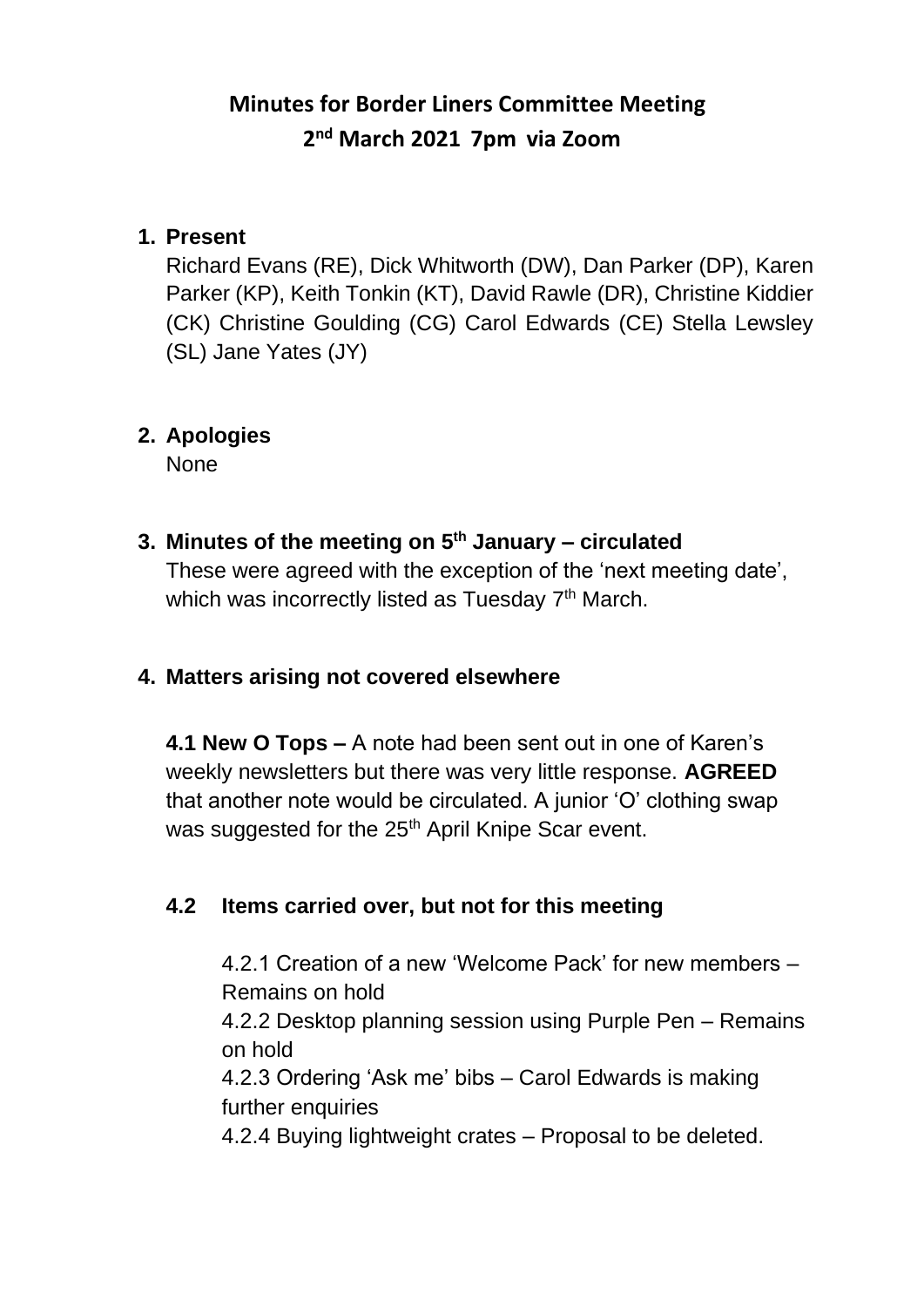### **5. Treasurer**

DW provided a brief summary of current finances, which included the following recent payments:

£184 for 4,000 sheets of waterproof paper.

£127 for an OCAD licence.

£18 to Site Ground for the club website.

£50 to the Forestry Commission for last year's Coombs Wood event.

# **6. Coaching**

CK and JY gave a summary of the limited coaching activities currently available. CK has been successfully running strength and conditioning sessions on zoom. JY and CK attended a Hayton School Virtual Assembly before Christmas and had fun talking about orienteering. There was a definite appetite to do more.

## **7. Permanent Orienteering Courses (POC's) and Virtual Orienteering Courses (VOC's)**

KT provided a written update summarised below as follows:

# **Talkin Tarn**

POC pack & map prepared, ready for upload to CCC website. The British Orienteering POC portal has been updated but waiting for this to be moved to live. BL web pages drafted, awaiting CCC Talkin Tarn website update before this gets moved live. Proposed publicity date for news of the refreshed POC to be on or after March 29th

# **Hammonds Pond**

Map geo-referenced; updates & cosmetic framing etc pending VOC test check run opportunity. There was a suggestion that this area may be VOC only

# **Chances Park**

Map is geo-referenced. Awaiting opportunity to test check for VOC and survey for suitable POC control sites; volunteers to help test check welcome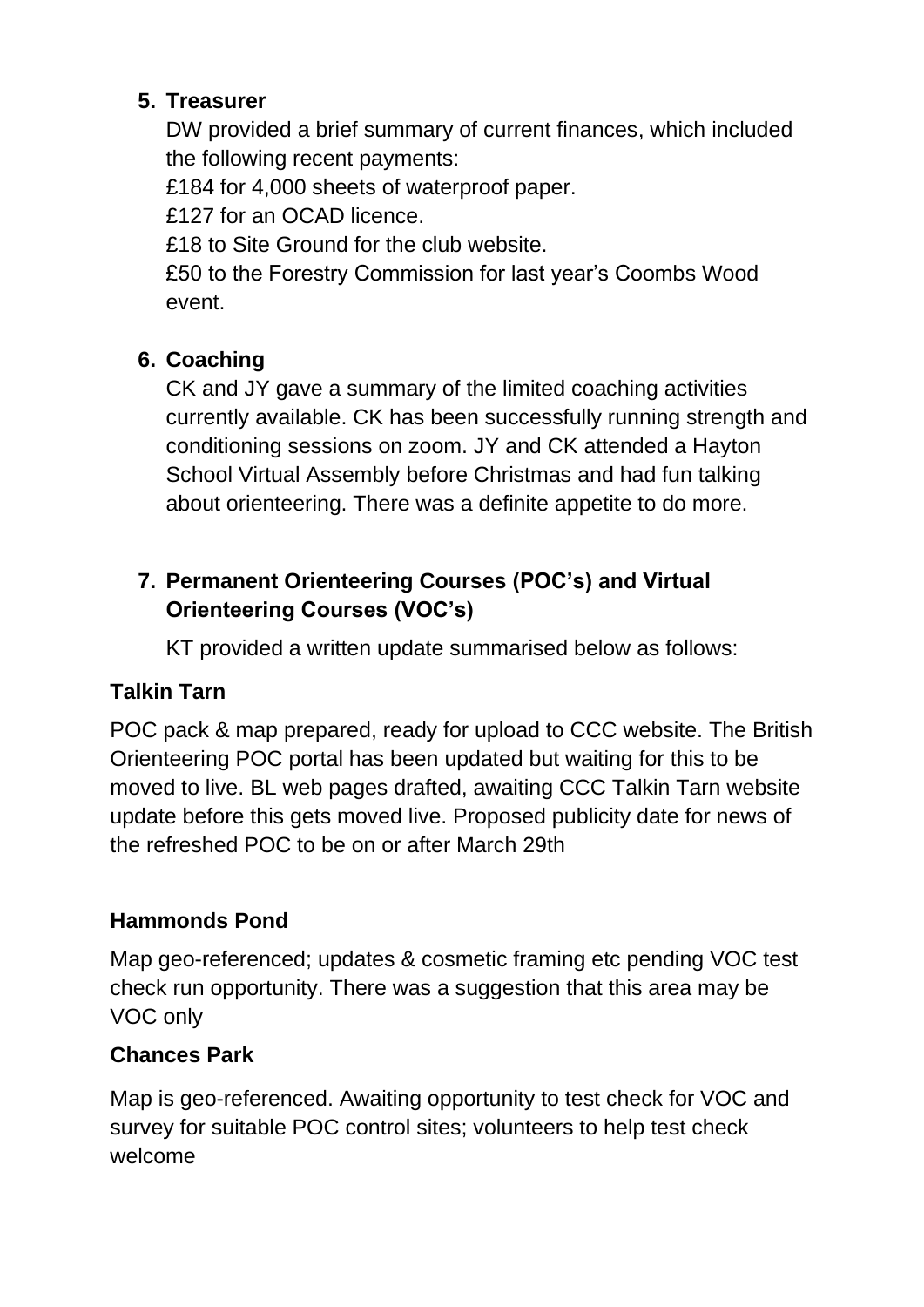## **Rickerby Park**

KT has got the old POC map with control sites and awaiting opportunity to check run to see what may still be in place

### **Miltonrigg Woods**

Considering POC here Initial test survey by Andy indicates some potential but not yet progressed with Woodland Trust. The Map is georeferenced. KT will try a maprun here shortly to see if VOC is suitable. The offer of volunteers to cross check would be very welcome

#### **Watchtree**

Phil Nichols is looking into an update of their trail course within the Nature Reserve. Would we like we try to "BL brand" it in some way?

#### **Other areas?**

In Carlisle - Melbourne Park, Heysham Park but as far as I know these are not mapped. Bitts Park & Kingsmoor possible.

High Stand is FC so basic one could work but there seemed to be quite a bit of thinning in progress when we ran around it last year.

There was then some discussion on making a charge to download maps. It was considered this would be good if a share of the proceeds went to a useful cause.

KT has obtained a quote for new control markers. To buy 250 would cost c. 83p. each. Decided to postpone making an order just yet.

### **8. Mapping**

DP provided a mapping update as follows: Knipe Scar gorse updated for event in April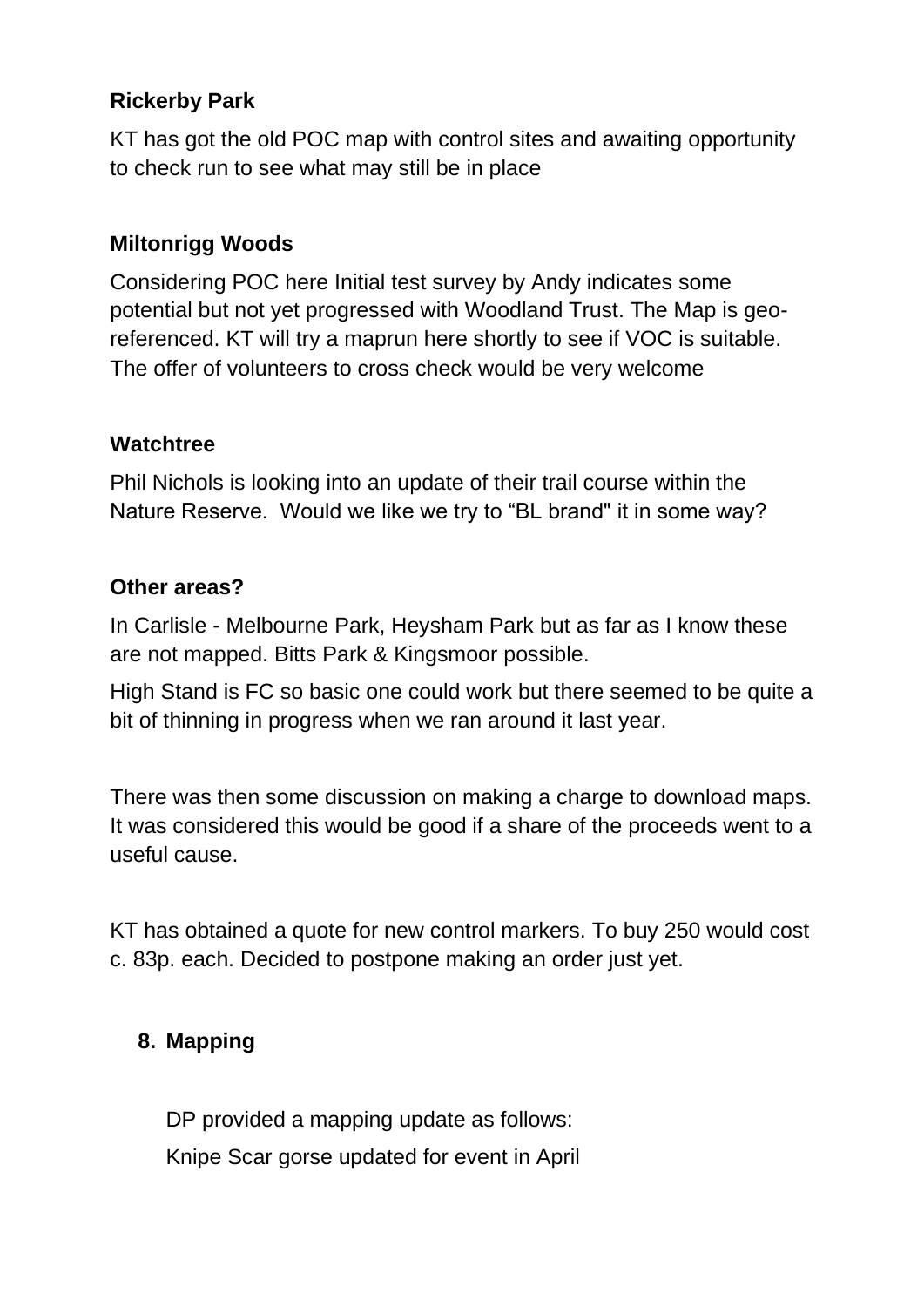Watermillock map updated (mostly some accurate geo-referencing) so it can be used for a MapRun

Continued extending Bampton Common for September Long-O

Started on re-mapping Binsey based on full LiDAR coverage. Should be mostly a desk based exercise with a few checking visits at some point.

KT updating Hammonds Pond map

## **9. Membership**

There are currently 62 Seniors (2 Honorary) plus 15 Juniors and 8 Friends. BO recognises the slow uptake in Membership this season.

## **10. Team Captain**

KT provided a brief report as follows: CompassSport competitions cancelled for 2021. The BOC relays are unlikely to go ahead and there is no information at present about the BO mixed sprint relays. The Scottish Champs appear to have moved to weekend of 13th June hosted by ESOC, but no mention at present about relays or otherwise. The Harvester relays may potentially be hosted by FVO at the end of June.

## **11. Club Development.**

Some interesting and useful proposals were put forward in a note from Angela Whitworth. The Committee thanked Angela for the suggestions. From Angela's list a number of ideas have already been completed and some of the others prompted the committee to re-form the Development Sub Committee of CK, SL, CE and DP and they would welcome any other members.

The Committee **AGREED** to immediately implement Angela's final suggestion to remove the Covid-19 statement on the club website which was considered to be unwelcoming.